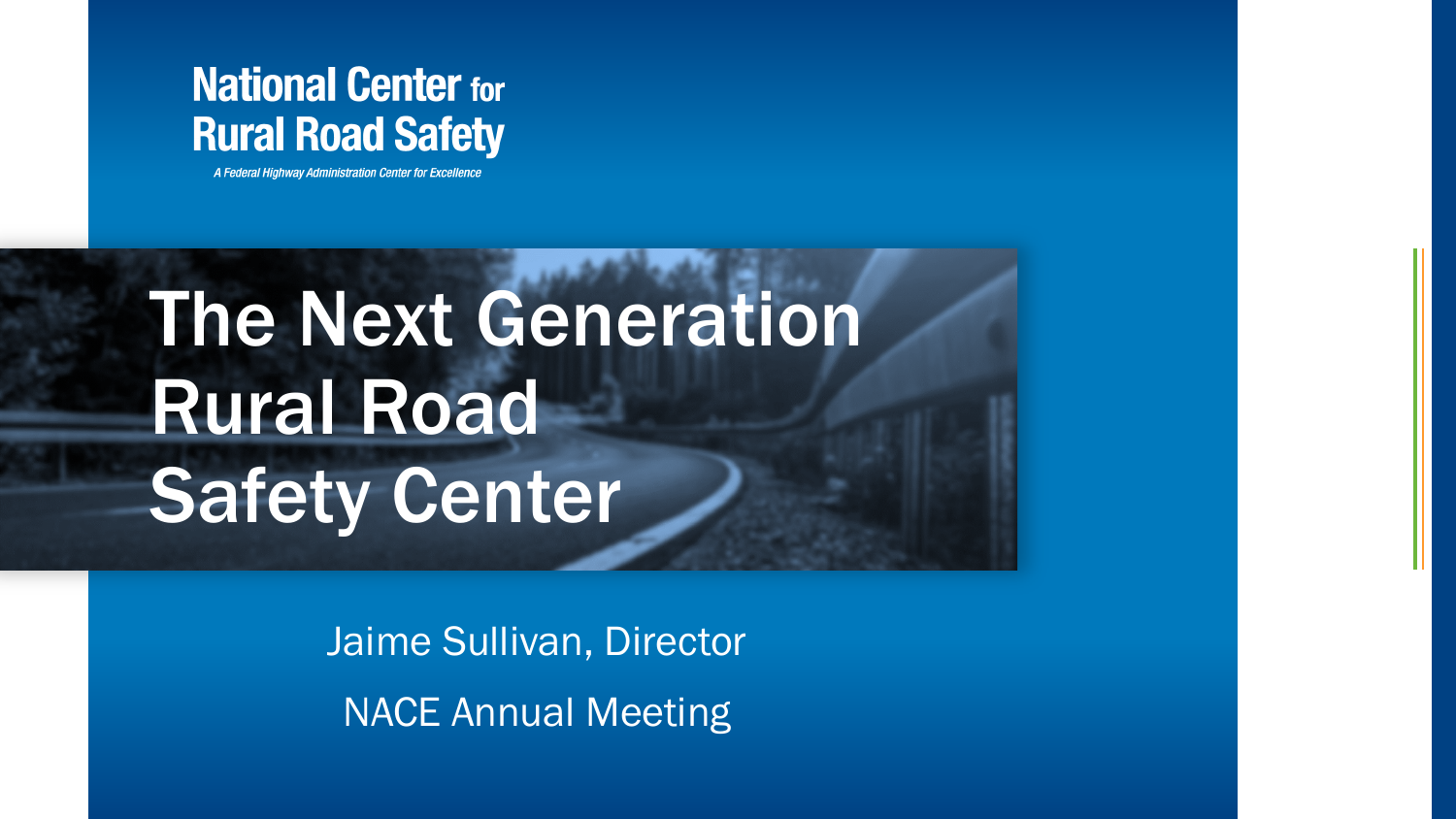#### What We Do

- All rural road safety, all the time
- **Multi-disciplinary training**
- National connections
- **Rural road safety resources and tech** assistance
- **Partner with LTAPs!**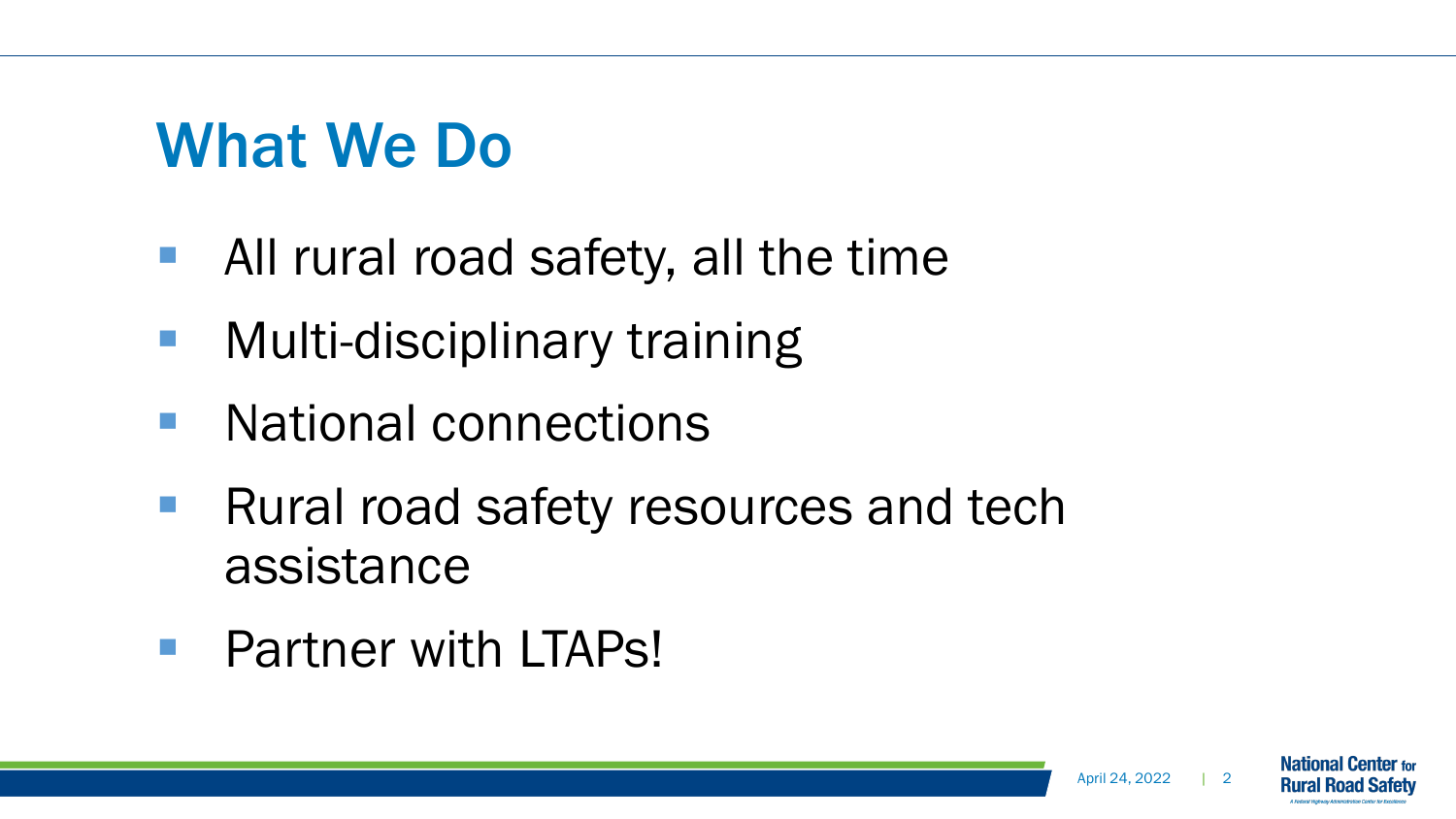#### Next Generation Center

- New operations started Feb. 1, 2022
- **Updated management team**
- (Some) new partners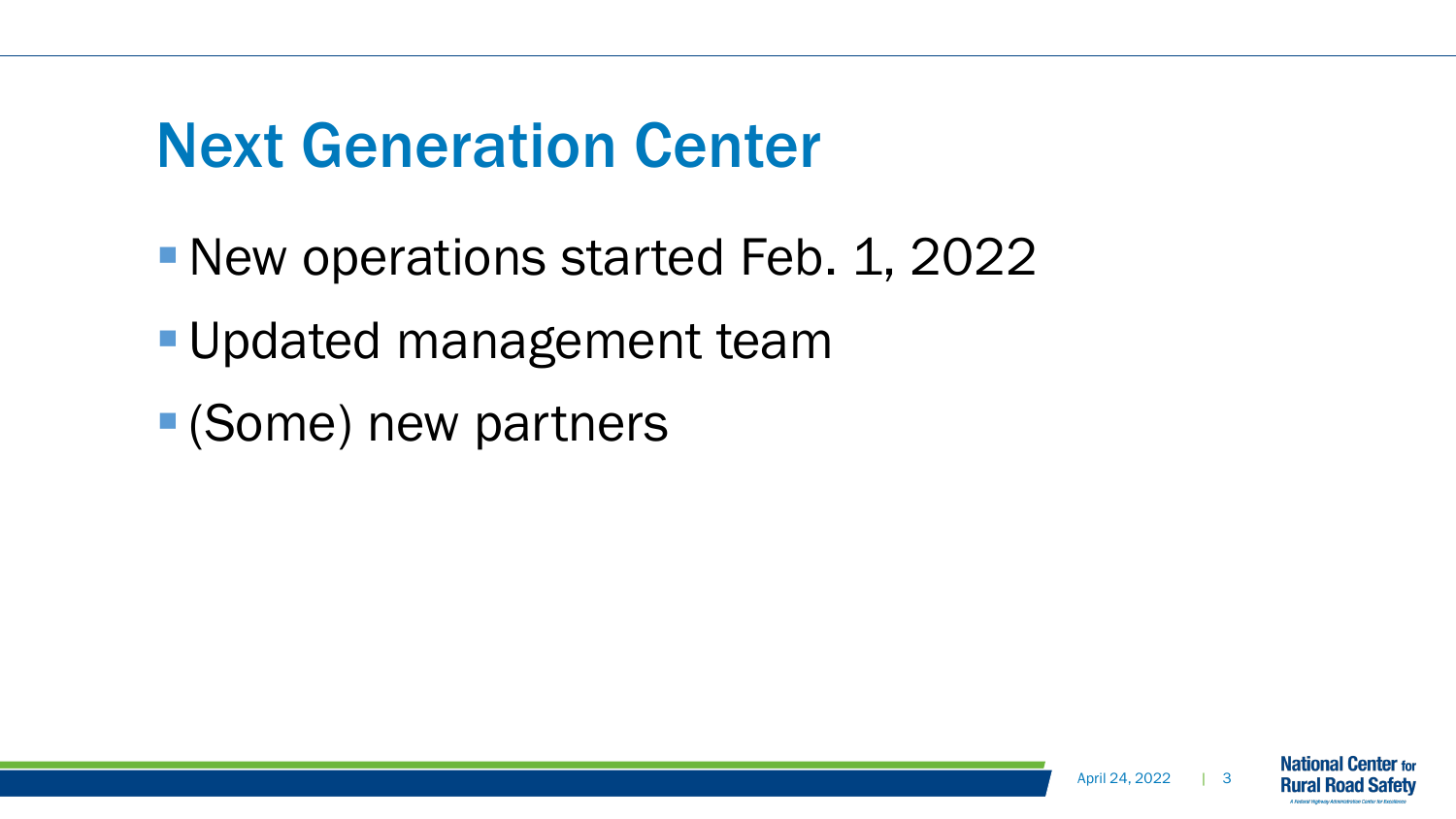## New Team

#### Management

- **MSU / WTI**
- **ARA**
- **Fasterhorse LLC**
- **Rutgers / CAIT**

#### **Delivery**

- **MSU/CHSC**
- **No. 12**
- UNC / HSRC
- $\blacksquare$  UA / ATI
- **IDT Group**
- **NNW**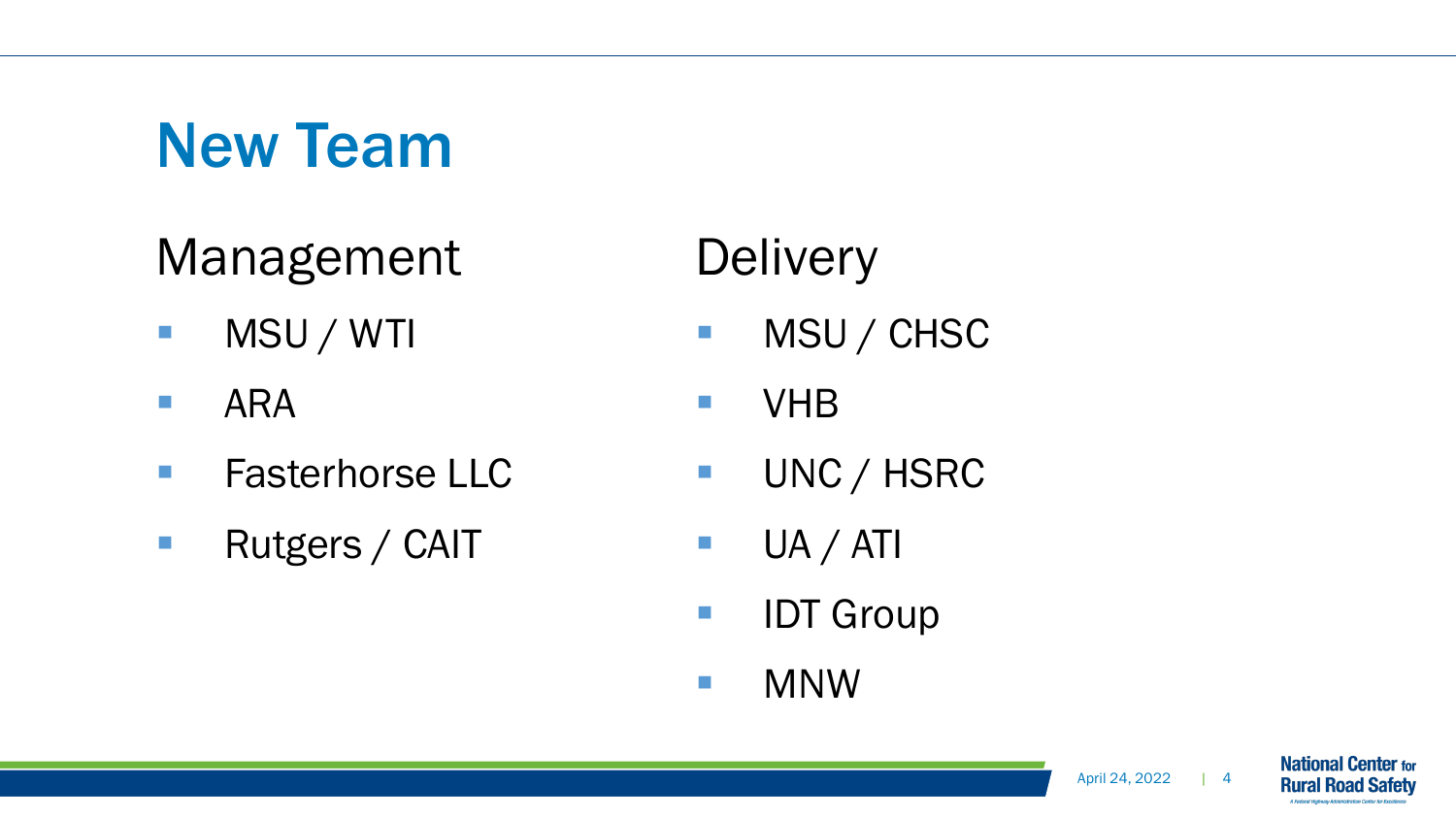#### New Management Structure



April 24, 2022 | 5

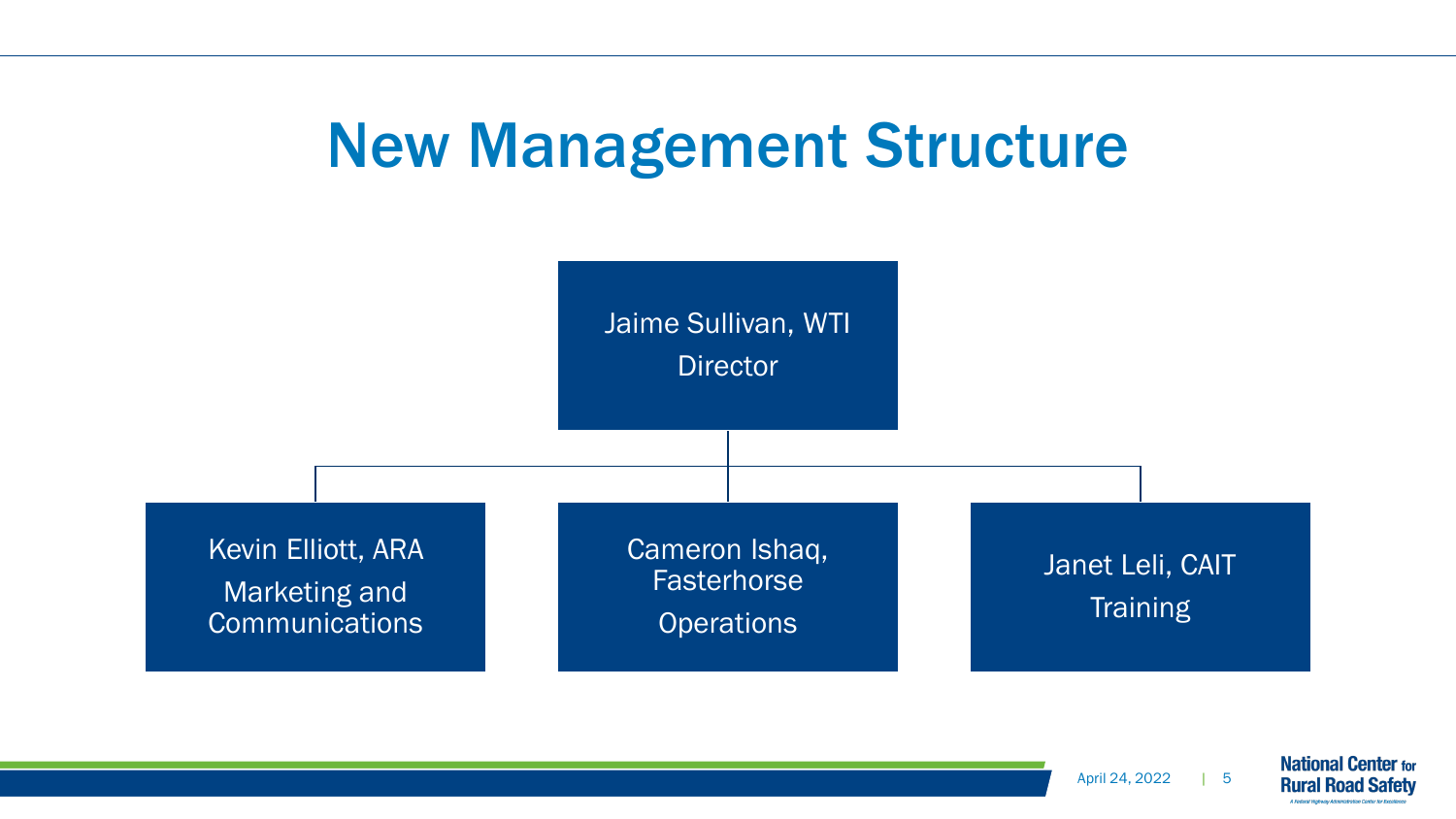#### Where We're Headed

- Facilitate, connect, equip
- Make consistent, continual product improvements
- Build and share training on emerging topics
- **Grow partnerships and expand network**
- **Increase outreach and communication**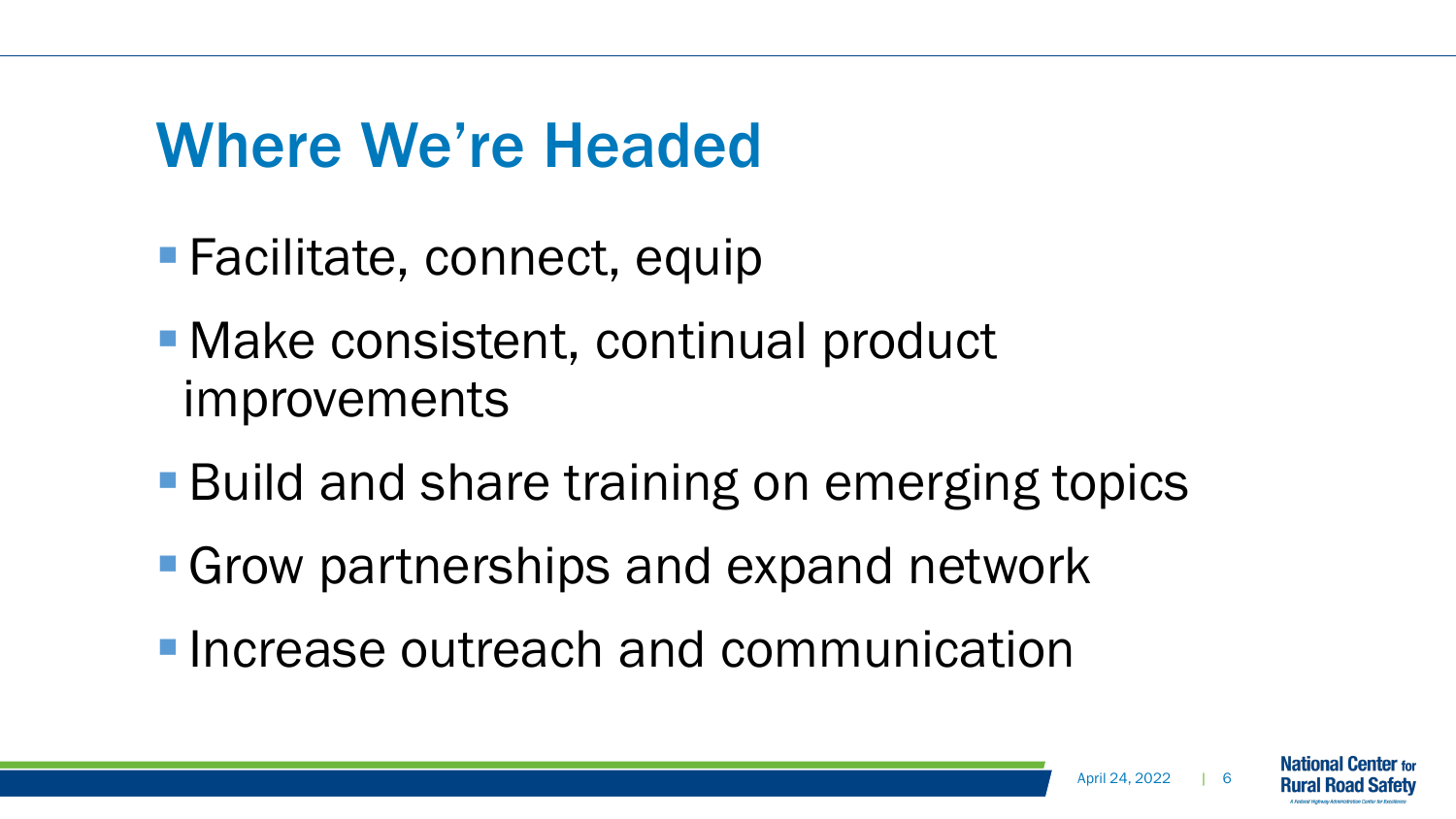## Reminder of Available Resources

■ Tribal RSA Videos

[https://ruralsafetycenter.org/resources/tribal-](https://ruralsafetycenter.org/resources/tribal-rsa-training/)<br>rsa-training/

■ Rural ITS Toolkit

[https://ruralsafetycenter.org/resources/rural-its-](https://ruralsafetycenter.org/resources/rural-its-toolkit/)<br>toolkit/

**Training E-blasts** 

National Cen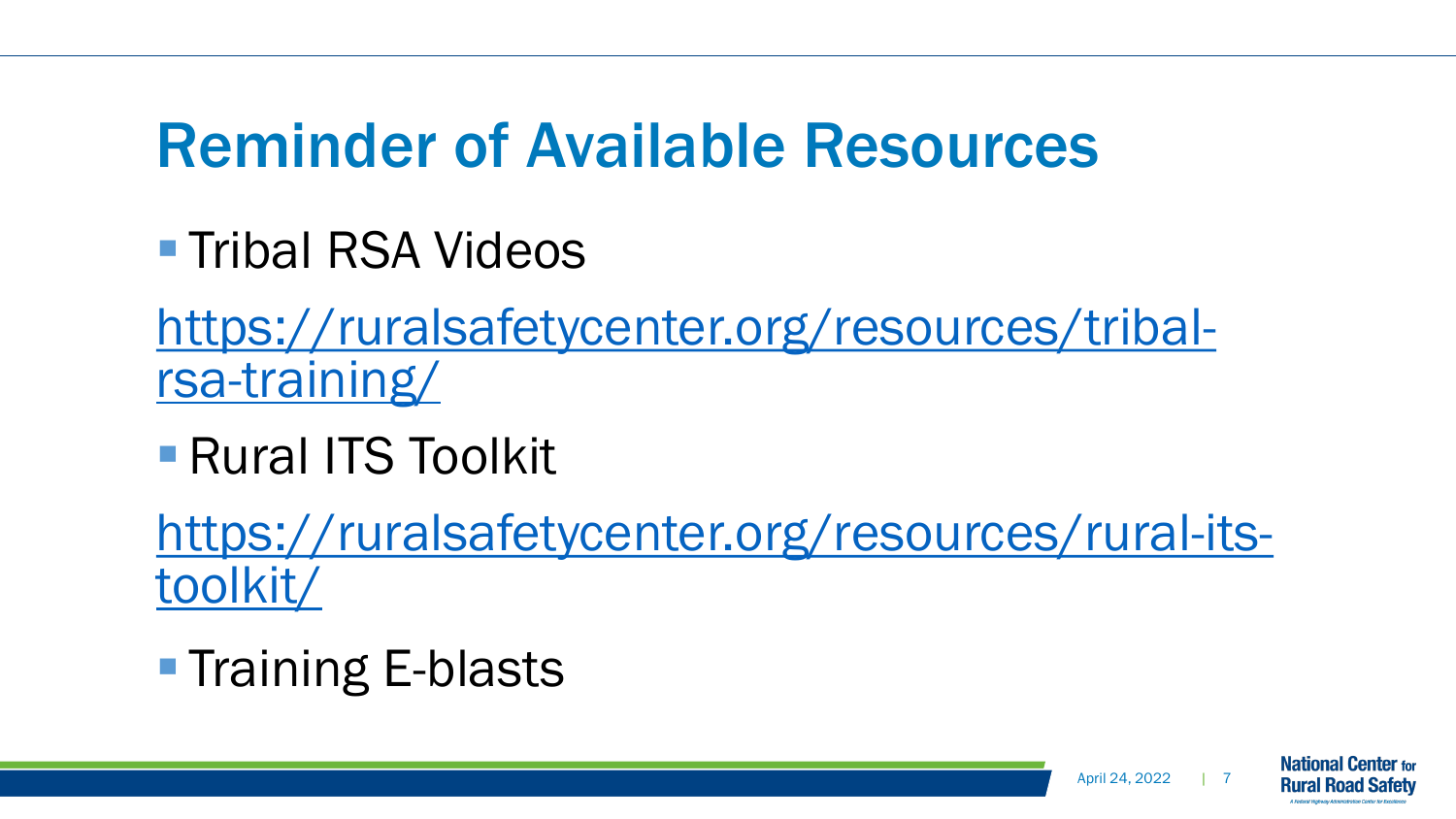#### Recently Released Products

■ A Handbook with Tips and Tools for Developing A Local Road Safety Plan for Your Community

https://ruralsafetycenter.org/resources/list/a-handbook-with- [tips-and-tools-for-developing-a-local-road-safety-plan-for-your-](https://ruralsafetycenter.org/resources/list/a-handbook-with-tips-and-tools-for-developing-a-local-road-safety-plan-for-your-community/) community/

■ Developing Regional/Local Road Safety Plans (Video)

<https://www.youtube.com/watch?v=Kw8V2EMrijg&t=2s>

**Guidance on Growing Traffic Safety Culture** 

[https://ruralsafetycenter.org/resources/list/guidance-on-](https://ruralsafetycenter.org/resources/list/guidance-on-growing-traffic-safety-culture/)<br>growing-traffic-safety-culture/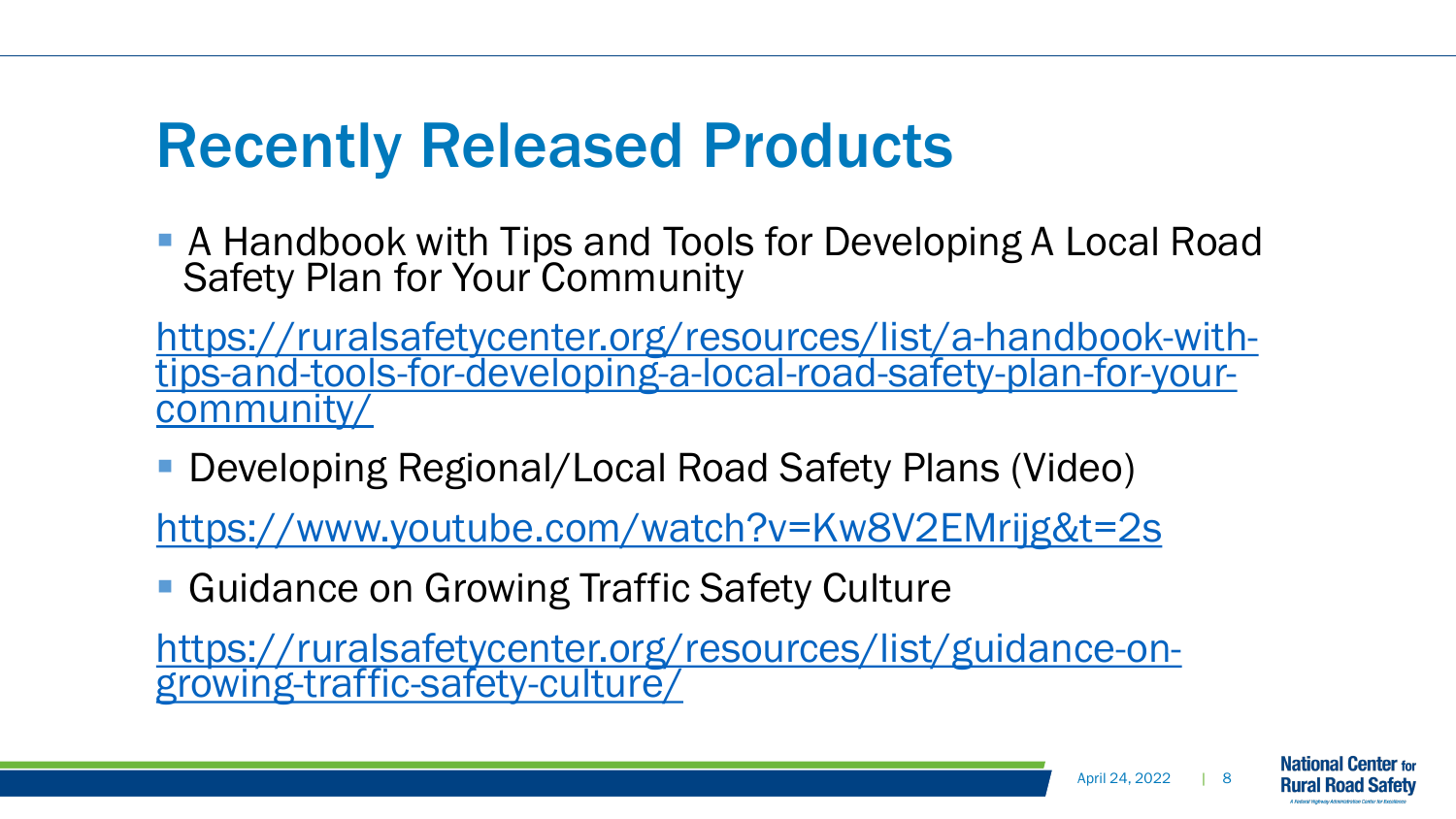## Coming Soon

#### ■ Webinar

- Rural Funding Opportunities in the Bipartisan Infrastructure Law
- $\blacksquare$  Tuesday, May  $17<sup>th</sup> 1-2:30$  pm
- **Rural Road Safety Awareness Week** 
	- **July 18-22, 2022**
- Updated look over the next few months
- Road Safety Champion Program training this fall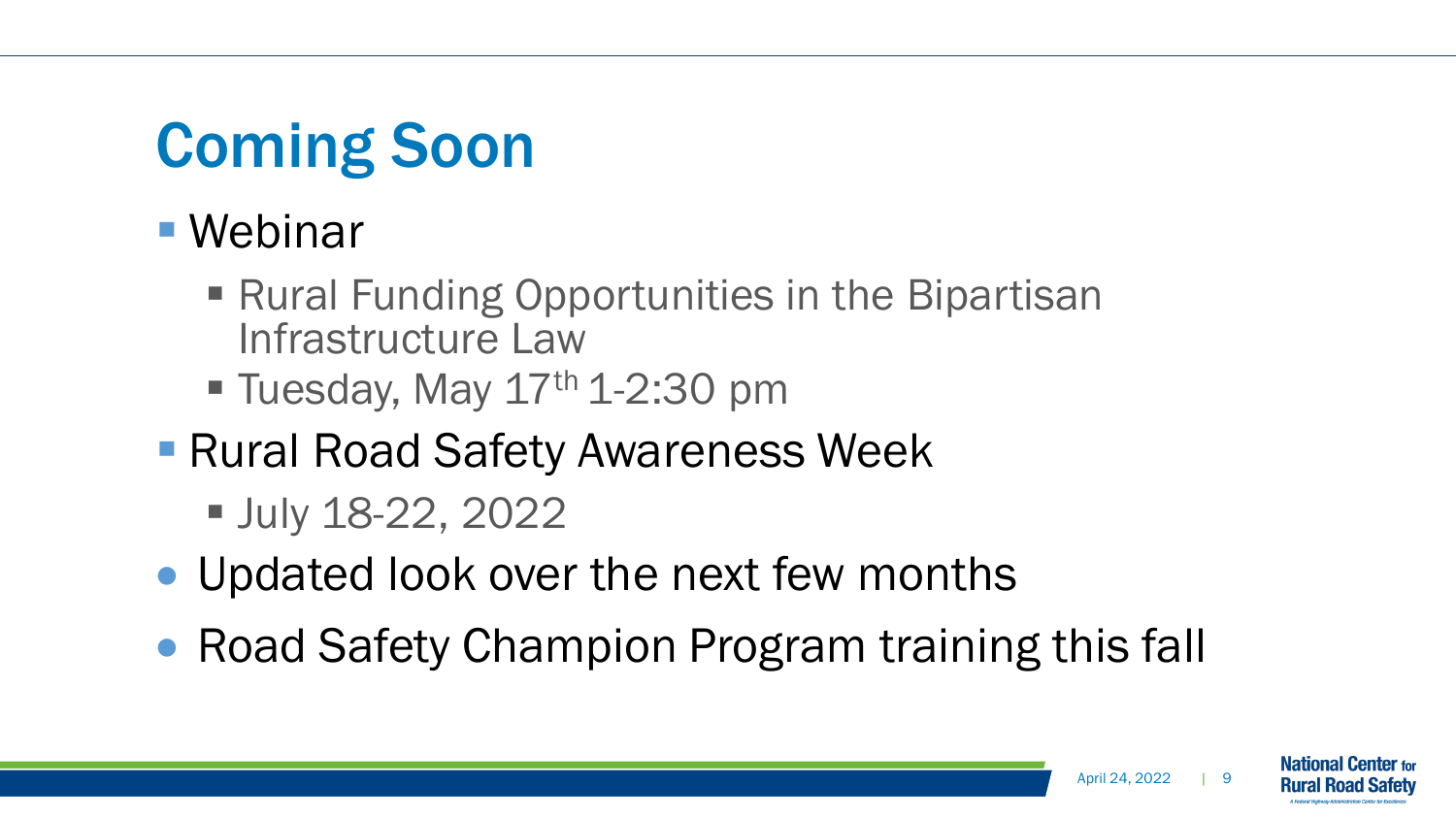## Please Reach Out!

**Info@ruralsafetycenter.org** 

[www.ruralsafetycenter.org](http://www.ruralsafetycenter.org/)



#### @ruralroadsafety